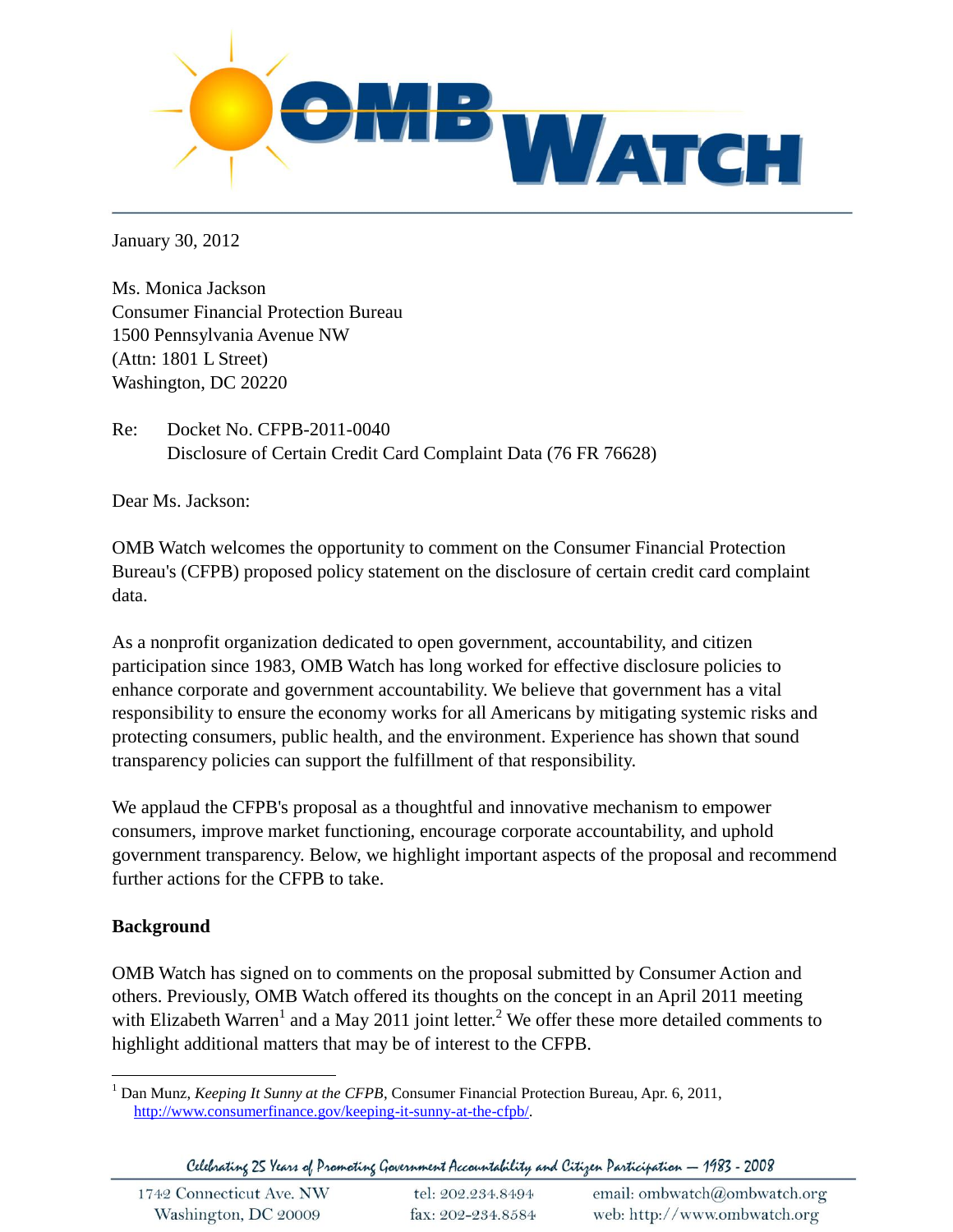The CFPB's extensive consultation with stakeholders is reflected in the thoughtfulness of its proposal. We appreciate this further opportunity to comment and thank the CFPB for soliciting public comment on the proposal, which will help ensure the policy is well-informed and strengthen its implementation.

## **Informing Consumers and Improving Market Functioning**

The CFPB's proposal would advance the Bureau's statutory purpose of "ensuring that ... markets for consumer financial products and services are fair, transparent, and competitive."<sup>3</sup> Public access to the proposed database of credit card complaints would help consumers make betterinformed decisions about financial products. By searching the database directly, or by utilizing research performed on the data by third parties such as academics and journalists, consumers would be able to access important information about a company's practices and customer service when considering establishing or continuing service with a company. As a result, consumers would be better equipped to avoid bad actors or disliked practices. At the same time, we believe that the proposed safeguards would appropriately protect submitters' privacy by excluding their personal information from the database.

Furthermore, public access to the database would mitigate systemic risks by improving market functioning and encouraging corporate accountability. With consumers informed of a company's complaint record, companies that implement abusive practices or are unresponsive to customer concerns could stand to lose business. Companies with strong records, however, could highlight their good performance. Ultimately, transparency could foster competition by encouraging companies to change disliked practices or become more responsive to their customers.

In addition, public access would support the work of the CFPB in maintaining the database. As the CFPB notes in its proposal, public access would enable research by third parties, such as academics and consumer advocates, into trends and patterns – research that could inform the CFPB's exercise of its authority. Moreover, public access would likely raise public awareness of the complaint mechanism, which could in turn generate participation by consumers who might not have otherwise known it was available.

*Experience of Other Complaint Databases.* Complaint databases can be valuable tools for the public, as demonstrated by other agencies already experienced in them. Both the National Highway Traffic Safety Commission (NHTSA) and the Consumer Product Safety Commission (CPSC) have made consumer product complaints accessible online in order to help the public make informed decisions. Disclosing complaint information allows consumers and their advocates to identify trends and help customers avoid harmful patterns.

 $\overline{a}$ 

<sup>&</sup>lt;sup>2</sup> Letter from OMB Watch and other organizations to the Consumer Financial Protection Bureau, May 25, 2011, [http://www.pogo.org/pogo-files/letters/financial-oversight/fo-fra-20110525.html.](http://www.pogo.org/pogo-files/letters/financial-oversight/fo-fra-20110525.html)

 $3$  12 U.S.C. 5511.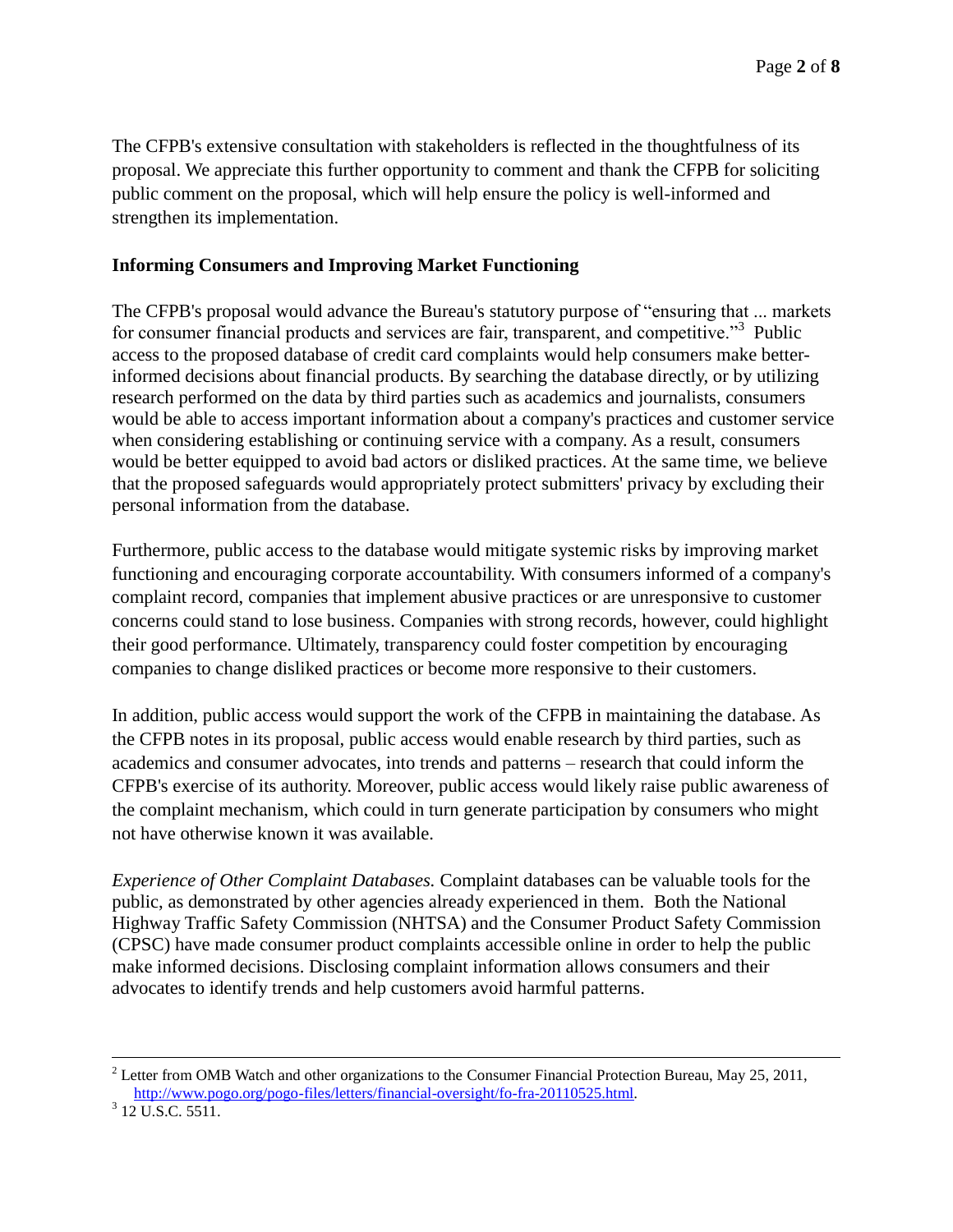People look to others' experiences when choosing which car to drive, which appliances to use in their homes, and which toys to give to their children. In practice, complaint disclosure has led to better products and more satisfied customers. For example, increasing accessibility to rating and complaint information via safecar.gov improved NHTSA's New Car Assessment Program by encouraging manufacturers to achieve high ratings and voluntarily increase the safety of vehicles.<sup>4</sup>

In addition to empowering consumers in selecting products, complaint databases can alert the public to undiscovered dangers and flag where greater research into a product or practice is needed. Vehicle complaint information, for example, was critical in discovering and addressing the need for a Firestone tire recall in 2000.<sup>5</sup> Similarly, CPSC's database helps consumers identify potentially unsafe products before they are recalled and pulled off the shelves. Safety advocates contend that had CPSC's database existed prior to the Graco stroller recall in 2007, parents would have at least been alerted to the risks and could have prevented their children from being harmed or killed.<sup>6</sup>

Complaint databases can help identify harmful and illegal business practices just as they help identify harmful and illegal products. In addition to disclosing complaints to inform consumers, the CFPB should avail itself of complaint information to inform the development and implementation of rules and standards that protect the public. Of course, complaints themselves do not necessarily indicate unsafe or illegal practices, only customer dissatisfaction; both NHTSA and CPSC have made this point clear. But while the complaints do not directly trigger regulatory action from agencies, they may alert them to instances of abuse or spark an investigation that uncovers misconduct or illegal dealings. Such investigations could result in agencies pursuing regulatory action to prevent future misconduct and better protect the public. Therefore, disclosure is a matter of accountability for companies and agencies alike: transparency allows the public to understand what an agency knows about potentially illegal or harmful activity and to press the agency to take appropriate action.

Opponents of CPSC's complaint disclosure argued that disclosing unverified claims could incorrectly label products as defective or unsafe and, as a result, mislead consumers. However, a report by the Government Accountability Office showed that manufacturers have claimed material inaccuracies in only a fraction of complaints.<sup>7</sup> But as noted in the CFPB's proposal, these concerns, even if taken as valid, do not apply here. The complaints must come from the

 $\overline{a}$ 

<sup>4</sup> National Highway Traffic Safety Administration, The New Car Assessment Program Suggested Approaches for Future Program Enhancements National Highway, Jan. 2007, *available at* <http://www.safercar.gov/staticfiles/safercar/pdf/810698.pdf> ("[T]he agency has improved the program by adding rating programs, providing information to consumers in a more user friendly format, and substantially increasing accessibility to the information via the website, www.safercar.gov. The program has strongly influenced manufacturers to build vehicles that consistently achieve high ratings, thereby increasing the safety of vehicles.").

<sup>&</sup>lt;sup>5</sup> See NHTSA,<http://www.nhtsa.gov/nhtsa/announce/press/Firestone/Update.html> (summarizing information from the complaint database, which had over 5,000 complaints on Firestone tires).

<sup>6</sup> Jayne O'Donnell, *Consumers add sad stories to new complaint database*, USA Today, Apr. 11, 2011, [http://www.usatoday.com/money/industries/retail/2011-04-08-cpsc-complaints.htm.](http://www.usatoday.com/money/industries/retail/2011-04-08-cpsc-complaints.htm)

<sup>&</sup>lt;sup>7</sup> Government Accountability Office, Consumer Product Safety Commission: Action Needed to Strengthen Identification of Potentially Unsafe Products, Oct. 11, 2011, *available at* [http://gao.gov/products/GAO-12-30.](http://gao.gov/products/GAO-12-30)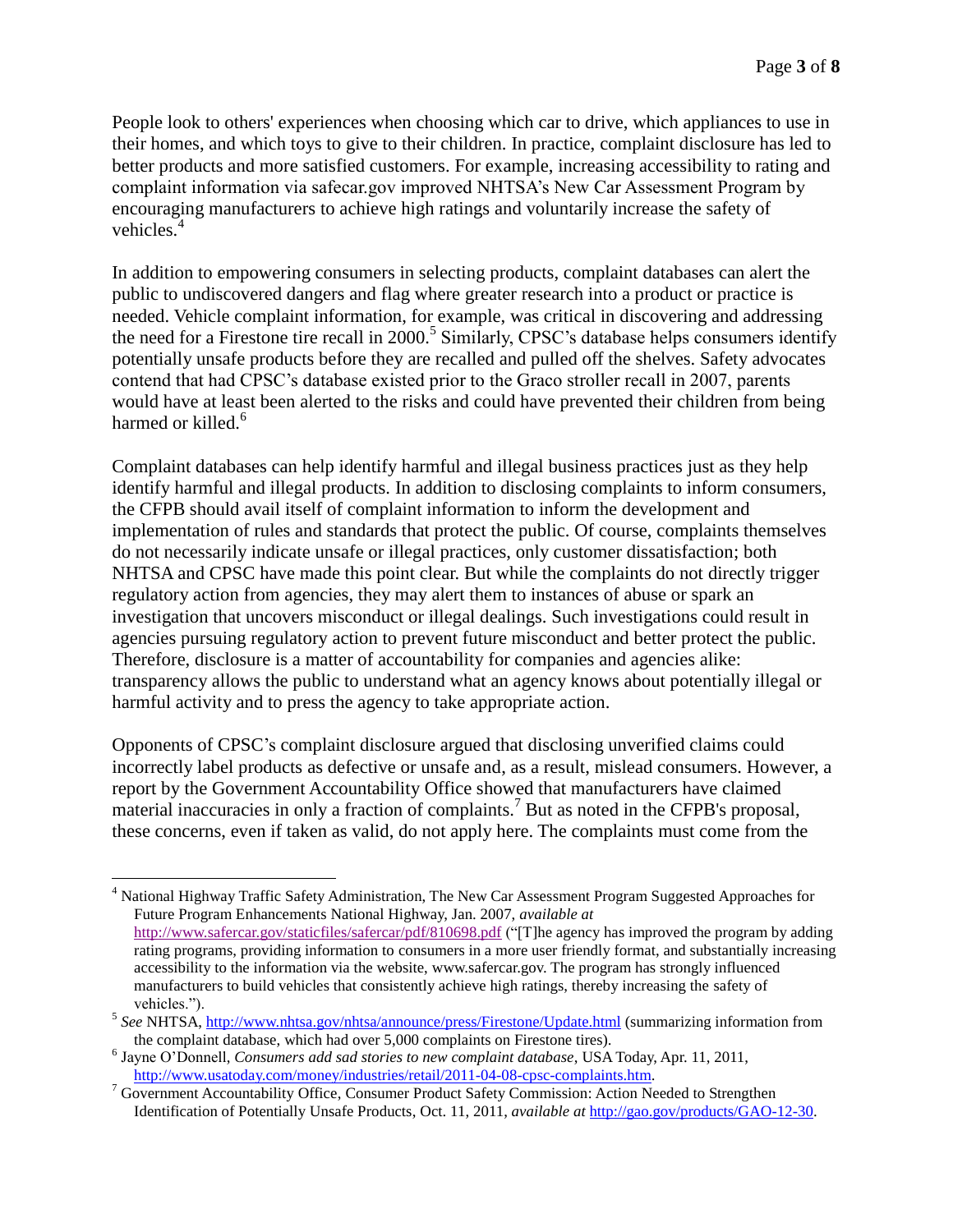cardholders themselves, and issuers are given a more than sufficient amount of time to show they did not issue the card in question. (See also our recommendations about timeliness, below.)

Existing agency complaint databases illustrate the value of disclosing complaint information to the public, but the CFPB has an opportunity to improve accessibility and raise the standard for disclosing information to the public as it follows in the efforts of other agencies. One area where the CFPB has an opportunity to improve on existing complaint databases would be to provide summary information, such as the total number and type of complaints received and the most commonly named issuers. (See also our recommendations on usability, below.)

### **Advancing Open Government**

 $\overline{a}$ 

We applaud the CFPB for having sought to establish high standards for transparency and accountability as part of the young agency's culture.<sup>8</sup> In addition, the CFPB has embraced innovation, branding itself as a "21<sup>st</sup> century agency"<sup>9</sup> that would use the latest in "crowdsourcing" technology to perform its duties.<sup>10</sup> The CFPB's proposed policy statement would advance that commitment to transparency and innovation.

Moreover, the CFPB's proposal is consistent with the Obama administration's transparency policies. On his first full day in office, President Obama issued a memorandum on the Freedom of Information Act (FOIA), establishing a clear presumption that government information should be publicly available and directed agencies to "take affirmative steps to make information public."<sup>11</sup> In his memorandum on open government issued the same day, Obama stated that his administration would "disclose information rapidly in forms that the public can readily find and use."<sup>12</sup> Additionally, in his open government memorandum, Obama remarked, "Knowledge is widely dispersed in society, and public officials benefit from having access to that dispersed knowledge." This is precisely the sort of crowd-sourcing that Warren called for and that the CFPB's proposed database would enable. The CFPB's proposal is also aligned with the Office of Information and Regulatory Affairs' guidance on informing consumers through smart disclosure<sup>13</sup> and consistent with the administration's commitment in its National Action Plan for the Open Government Partnership to promote smart disclosure.<sup>14</sup> In addition, the CFPB's

<sup>&</sup>lt;sup>8</sup> See *e.g.* <http://www.consumerfinance.gov/open/> ("Transparency is at the core of our agenda, and it is a key part of how we operate.").

<sup>9</sup> Consumer Financial Protection Bureau, Building the CFPB: A Progress Report, July 18, 2011, *available at*  [http://www.consumerfinance.gov/report/building-the-cfpb/.](http://www.consumerfinance.gov/report/building-the-cfpb/)

<sup>10</sup> Bill Swindell, *Warren Outlines Sweeping New Approach to Consumer Financial Protection*, National Journal, Oct. 29, 2010[, http://www.nationaljournal.com/daily/warren-outlines-sweeping-new-financial-protection](http://www.nationaljournal.com/daily/warren-outlines-sweeping-new-financial-protection-approach-20101026)[approach-20101026.](http://www.nationaljournal.com/daily/warren-outlines-sweeping-new-financial-protection-approach-20101026)

<sup>&</sup>lt;sup>11</sup> Barack Obama, Freedom of Information Act, The White House, Jan. 21, 2009.

<sup>&</sup>lt;sup>12</sup> Barack Obama, Transparency and Open Government, The White House, Jan. 21, 2009.

<sup>&</sup>lt;sup>13</sup> Cass R. Sunstein, Informing Consumers through Smart Disclosure, Office of Information and Regulatory Affairs, Sept. 8, 2011, *available at* [http://www.whitehouse.gov/sites/default/files/omb/inforeg/for-agencies/informing](http://www.whitehouse.gov/sites/default/files/omb/inforeg/for-agencies/informing-consumers-through-smart-disclosure.pdf)[consumers-through-smart-disclosure.pdf.](http://www.whitehouse.gov/sites/default/files/omb/inforeg/for-agencies/informing-consumers-through-smart-disclosure.pdf)

<sup>&</sup>lt;sup>14</sup> The Open Government Partnership National Action Plan for the United States of America, Sept. 20, 2011, *available at [http://www.whitehouse.gov/sites/default/files/us\\_national\\_action\\_plan\\_final\\_2.pdf.](http://www.whitehouse.gov/sites/default/files/us_national_action_plan_final_2.pdf)*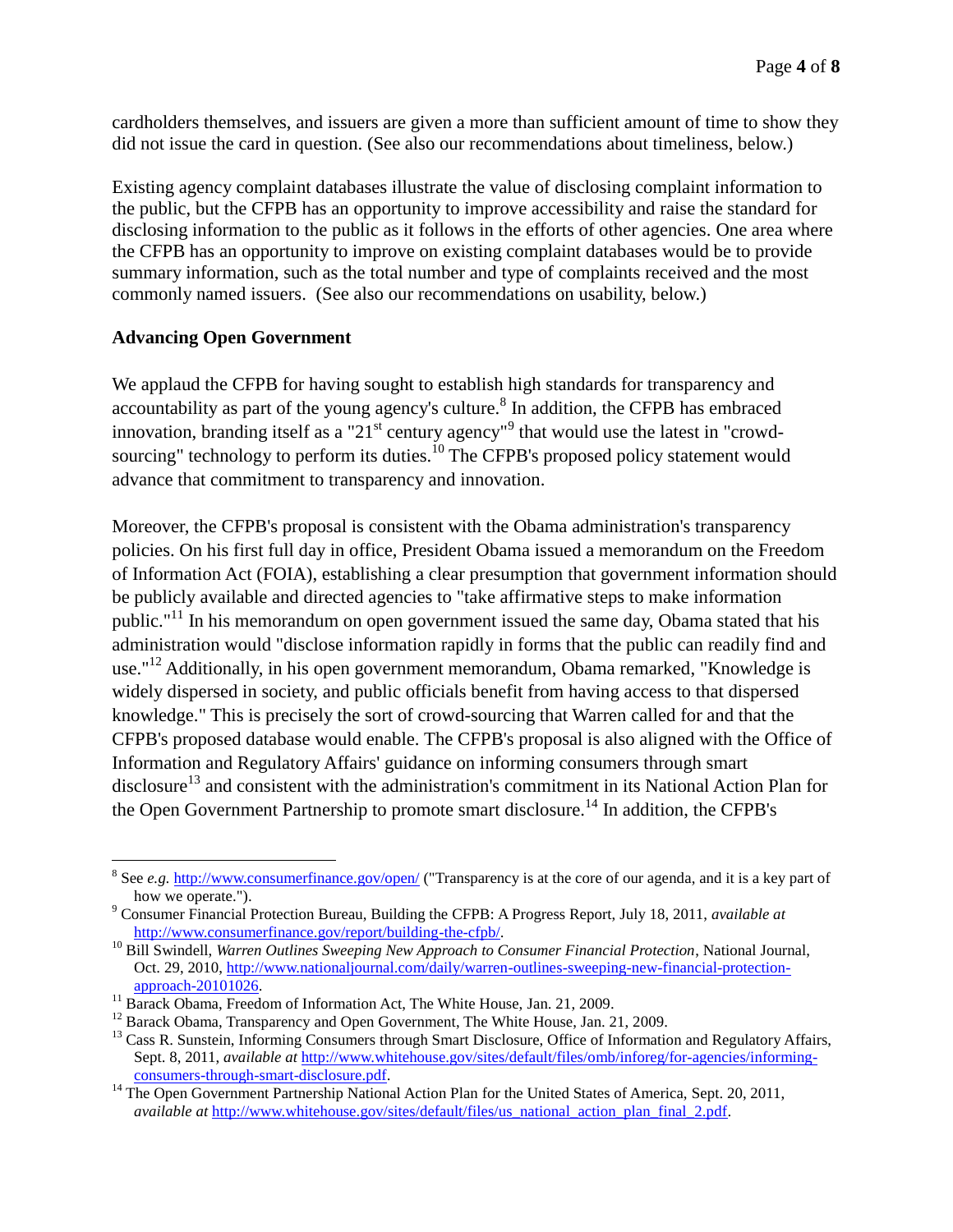proposal would support the administration's Open Innovation Strategy to improve access to government data and encourage market transparency.<sup>15</sup>

Finally, the CFPB's proposal fully comprehends its responsibilities and authority under FOIA. We strongly agree that 5 U.S.C. 552(a)(2)(D) requires the CFPB to proactively disclose online information that is "likely to become the subject of subsequent requests," and we agree that the information proposed for inclusion in the database is likely to be repeatedly requested.

# **Recommendations to Improve the Collection of Information**

To best achieve the benefits of disclosure, the CFPB must begin with the most effective collection of information. Failing to collect the proper information, or collecting information without adequately explaining what is being asked or how it will be used, can limit the validity of analyses that the agency or the public might perform. We offer the following recommendations for most effectively collecting credit card complaint information.

First, the complaint form should clearly notify submitters how the CFPB plans to use the information and that some portions of the information will be publicly disclosed. This notification should be early in the form and in plain language so submitters are fully informed. For instance, each form field could indicate whether or not it will be published in the database. (See also our recommendations about disclosing narrative information below.) In addition, the form should notify submitters that their complaint may be disclosed under FOIA, but that their personal information will not be disclosed.

Second, the complaint form should be designed to collect needed information in a way that most accurately represents a consumer's experience. In particular, submitters should be able to select more than one complaint category since problems can be multifaceted. In addition, we encourage the CFPB to collect demographic and protected class information from submitters to enable richer analyses and aid in the detection of possible discrimination.

Third, we encourage the CFPB to clarify its procedures on complaints collected through means other than its online form. CFPB receives complaints "on its website and by telephone, mail, fax, and by referral from other agencies."<sup>16</sup> We recommend that CFPB ensure the database disclose complaints received through all means so consumers can be fully informed.

# **Recommendations to Improve the Disclosure of Information**

 $\overline{a}$ <sup>15</sup> Department of Commerce, The Competitive and Innovative Capacity of the United States, Jan. 2012, *available at*  [http://www.commerce.gov/sites/default/files/documents/2012/january/competes\\_010511\\_0.pdf.](http://www.commerce.gov/sites/default/files/documents/2012/january/competes_010511_0.pdf)

<sup>&</sup>lt;sup>16</sup> Consumer Financial Protection Bureau, Consumer Response Interim Report on CFPB's Credit Card Complaint Data, Nov. 30, 2011, *available at* [http://www.consumerfinance.gov/pressrelease/consumer-financial-protection](http://www.consumerfinance.gov/pressrelease/consumer-financial-protection-bureau-releases-initial-report-on-credit-card-complaints/)[bureau-releases-initial-report-on-credit-card-complaints/.](http://www.consumerfinance.gov/pressrelease/consumer-financial-protection-bureau-releases-initial-report-on-credit-card-complaints/)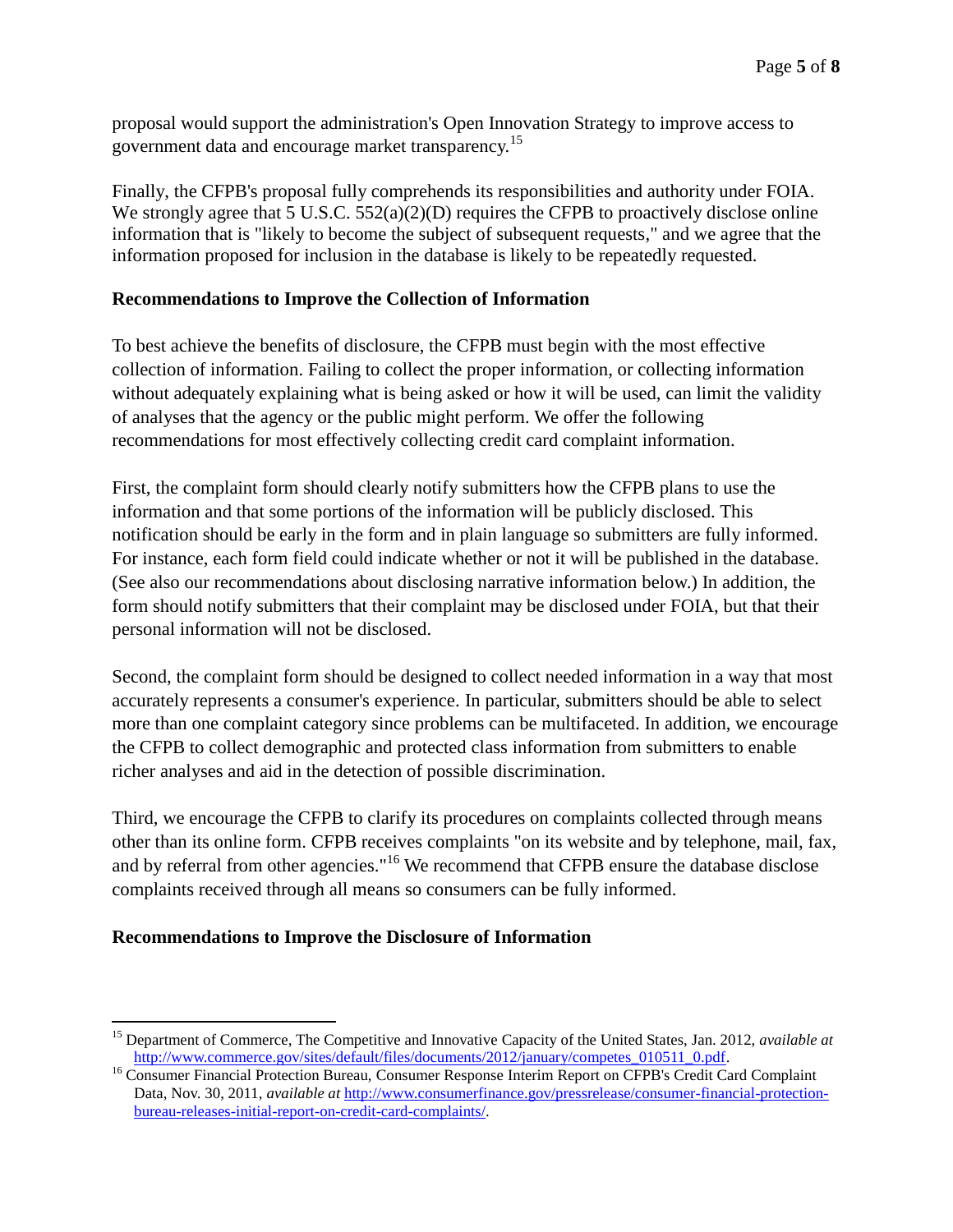To best achieve the benefits of disclosure, the CFPB must disclose complaints in the most effective manner. The right information must be disclosed in a timely manner in ways that can be readily accessed and used by the public. We offer the following recommendations for most effectively disclosing complaints:

*Content.* The CFPB should ensure that the public has access to all relevant information contained in the database. Under the CFPB's proposal, the public will have access to information

including but not limited to: The subject area or areas covered by the credit card complaint; the name of the card issuer; the zip code in which the consumer lives; the date of the complaint; and whether and how an issuer responded.

We agree that those types of information should be available to the public. In addition, OMB Watch recommends disclosing additional information that would benefit consumers and researchers, particularly consumer and issuer narratives and detailed response data.

We urge that the narrative description of the complaint and the issuer's response be disclosed. The narrative fields are important because they more fully explain the specific activities being complained about and the context in which they occurred. These fields will allow the public to better understand and evaluate the complaints. OMB Watch supports the CFPB's plan to study approaches to disclosing these narratives while minimizing privacy risks. We suggest an approach where the complaint forms offers an opt-in field that would be published and a supplement field for confidential information that would not be published. In addition, we encourage the CFPB to explore the use of automated algorithms to highlight potential instances of personal information for the consumer or issuer to review prior to submitting the narrative. For instance, a string of numerical characters in the format *XXX-XX-XXXX* might represent a customer's Social Security Number. These approaches would minimize the risk of publishing private information without requiring manual staff review.

We also recommend that the public have access to detailed information on the resolution of complaints. In addition to the issuer's narrative response, the database should include categoric information describing the issuer's response and the consumer's reply to the issuer's response. In addition, a complete timeline should be disclosed, including actions taken by the issuer or the CFPB. Companies' responses to complaints are again critical for consumers to best evaluate company performance.

In addition, the CFPB should explore if it may be possible to identify particular financial products, in addition to their issuer. This information may be meaningful to consumers and researchers, as the number and nature of complaints could vary considerably among different cards offered by the same issuer.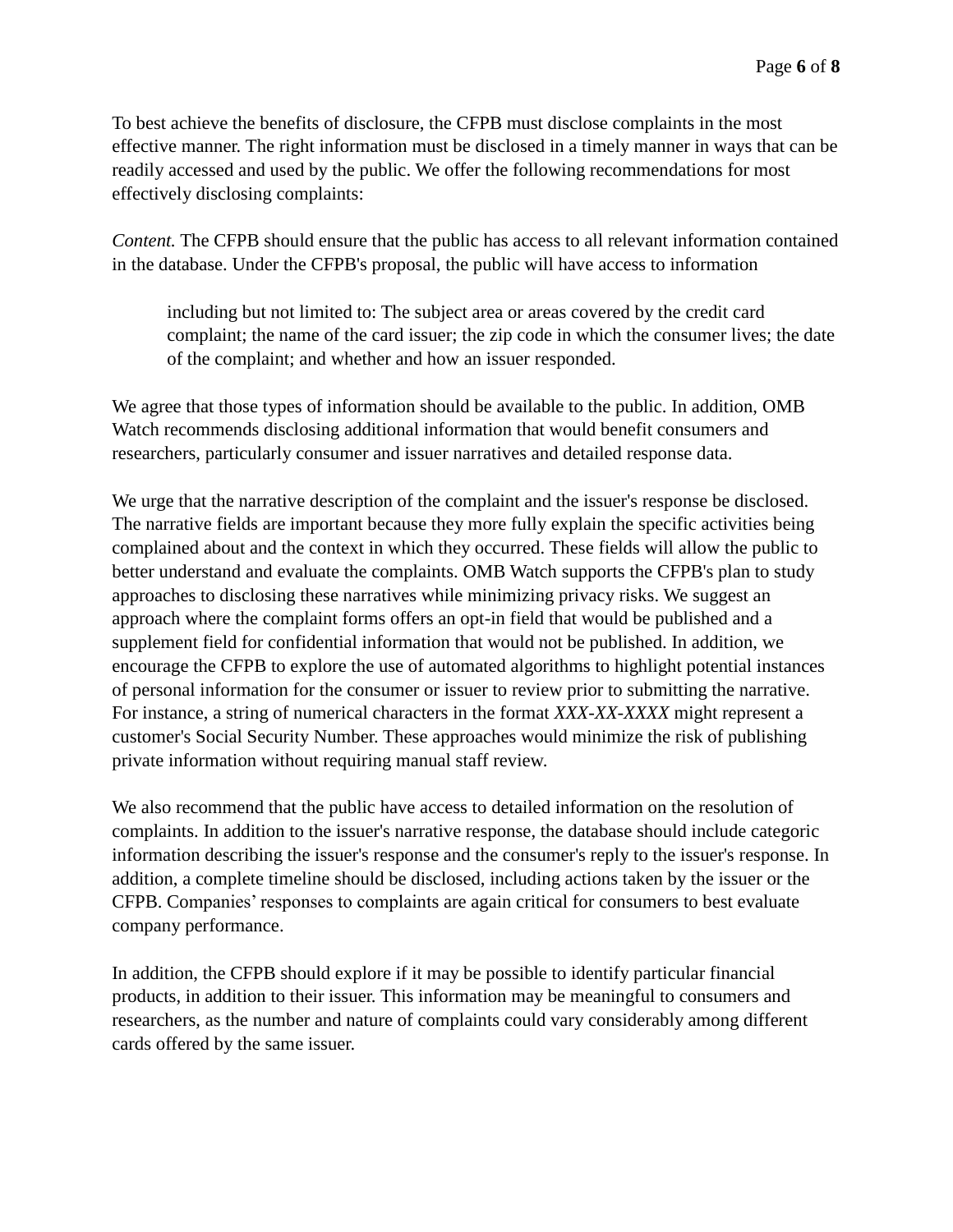Finally, we encourage the CFPB to consider ways to disclose demographic information while respecting consumers' privacy. Releasing demographic data could enable research on the impacts of issuers' actions and perhaps deter discriminatory practices.

*Usability.* The CFPB should ensure that its database is user-friendly for the general public and has robust functionality. Under the CFPB's proposal,

The public will have online access to the database. The database will enable user-defined searches. The fields for each complaint will be linked with a unique identifier, enabling reviewers to aggregate the data as they choose, including by complaint type, issuer, location, date, or any combination of these variables. Users also will be able to download the data so that they can carry out additional review.

We agree that the database should offer these features. In addition, the database should provide easy-to-use and robust methods to explore the information. Users should be able to browse complaints, to search and sort by any of the database fields, to export results, and to download the complete dataset. Downloads should be available in open formats such as XML. In addition, users should be able to subscribe to user-defined updates by email or RSS.

Users should be able to generate reports and visualizations, and the database should supply appropriate contextual information. For instance, a user should be able to search for a particular issuer and see not merely a list of any complaints about that issuer, but the total number of complaints involving that issuer and its resolution rate, as well as how those figures rank compared to its market share and other issuers. Additionally, there should be easy ways to explore the overall trends of complaints across the entire industry. Graphs or tables should allow users to see the number of complaints for different categories or for credit card companies over time.

*Timeliness.* The CFPB should ensure that information is available to the public in a timely manner. Under the CFPB's proposal,

The CFPB will update the database on a regular basis. To provide an issuer sufficient time to establish that it did not issue the credit card listed in a particular complaint, the update will not take place until at least one month after submission.

We feel that a one-month delay is a generous period of time for companies to reply if they have been incorrectly identified as a card's issuer. We urge the CFPB to post all complaints to the database as soon as possible, with a *maximum* delay of 30 days. Establishing a maximum delay of 30 days would ensure timely public access without subjecting issuers to significant risk of unwarranted reputational injury because the chances of misidentification are so low. As the proposal states, "the issuer of the applicable credit card can be reliably identified from the submitted credit card number."